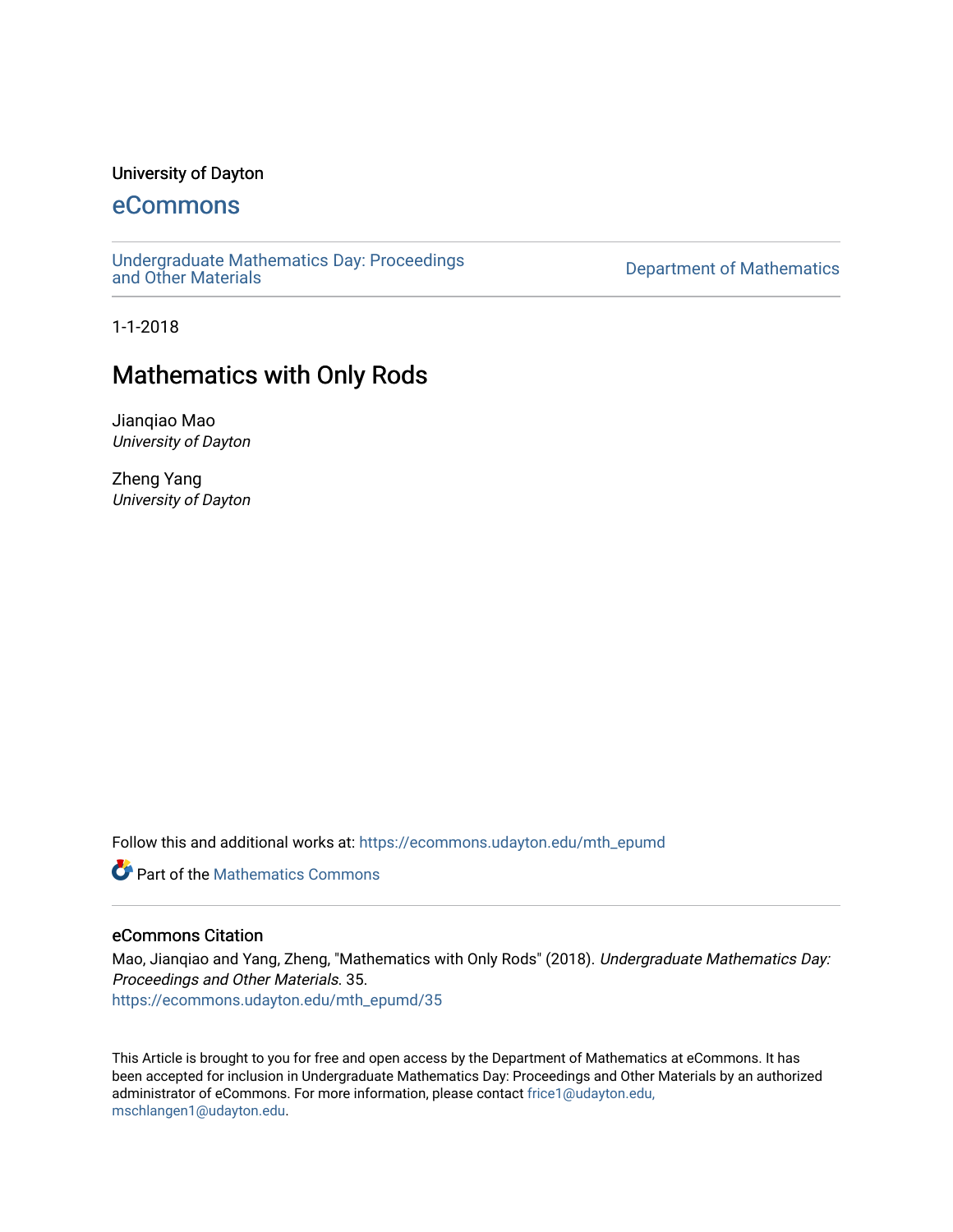# MATHEMATICS WITH ONLY RODS

#### JIANQIAO MAO AND ZHENG YANG

Communicated by Jonathan Brown

Abstract. We discuss in this expository paper the rod system used in ancient China based on the mathematical classic work of Sun Zi, with a focus on application to solving systems of linear equations. The mathematics involved is authentic and beautiful, and we believe it is also of interest from historical, cultural, and pedagogical perspectives.

KEYWORDS: Book of Sun Zi, base ten notation, systems of linear equations

MSC (2010): 01-01

#### 1. INTRODUCTION

This paper is devoted to an understanding of a very small portion of a piece of ancient Chinese mathematical artwork. More precisely, we attempt to understand the rod system used in ancient China, from the book of Sun Zi. The nature of this paper is expository, historical, cultural and pedagogical. In fact, one needs no more than high school algebra to understand the mathematics discussed in this paper. While the mathematics in this paper does not go beyond high school algebra, to fully understand the insights into this mathematics provided by the ancient Chinese requires serious reflection.

The Chinese mathematical treatise *The mathematical classic of Sun Zi* (see [2] for a full English translation of this book) written about 3rd century AD, provides the basis for our discussion in this paper. This book of Sun Zi illustrates many original thoughts, attempts and tools, usually through solving concrete real world practical problems, on arithmetic and algebra as they developed in ancient China. The most striking and interesting aspect of this book, at least to us, is their ingenious and systematical uses of rods to solve various different types of problems.

The rod system of Sun Zi is a base ten system of notation which uses arrangements of rods to denote numbers instead of written symbols (see section 3 for more details.) The major difference between this rod system and the base ten system we use today is once a modification of a numeral is made there is no record of the previous configuration. Moreover, many of the algorithms introduced by Sun Zi are different from those in use today. Sun Zi's solution of the pheasants and rabbits problem (see Problem 2.1 for a statement) is the focus of the remainder of this paper. For more details on the history of the treatise and explanations on the methods used there, as well as a full English translation, we invite you to read the excellent book [2].

The paper is organized as follows. As a preparation of the rod system, in section 2 we introduce the pheasants and rabbits problem and provide two different solutions. In section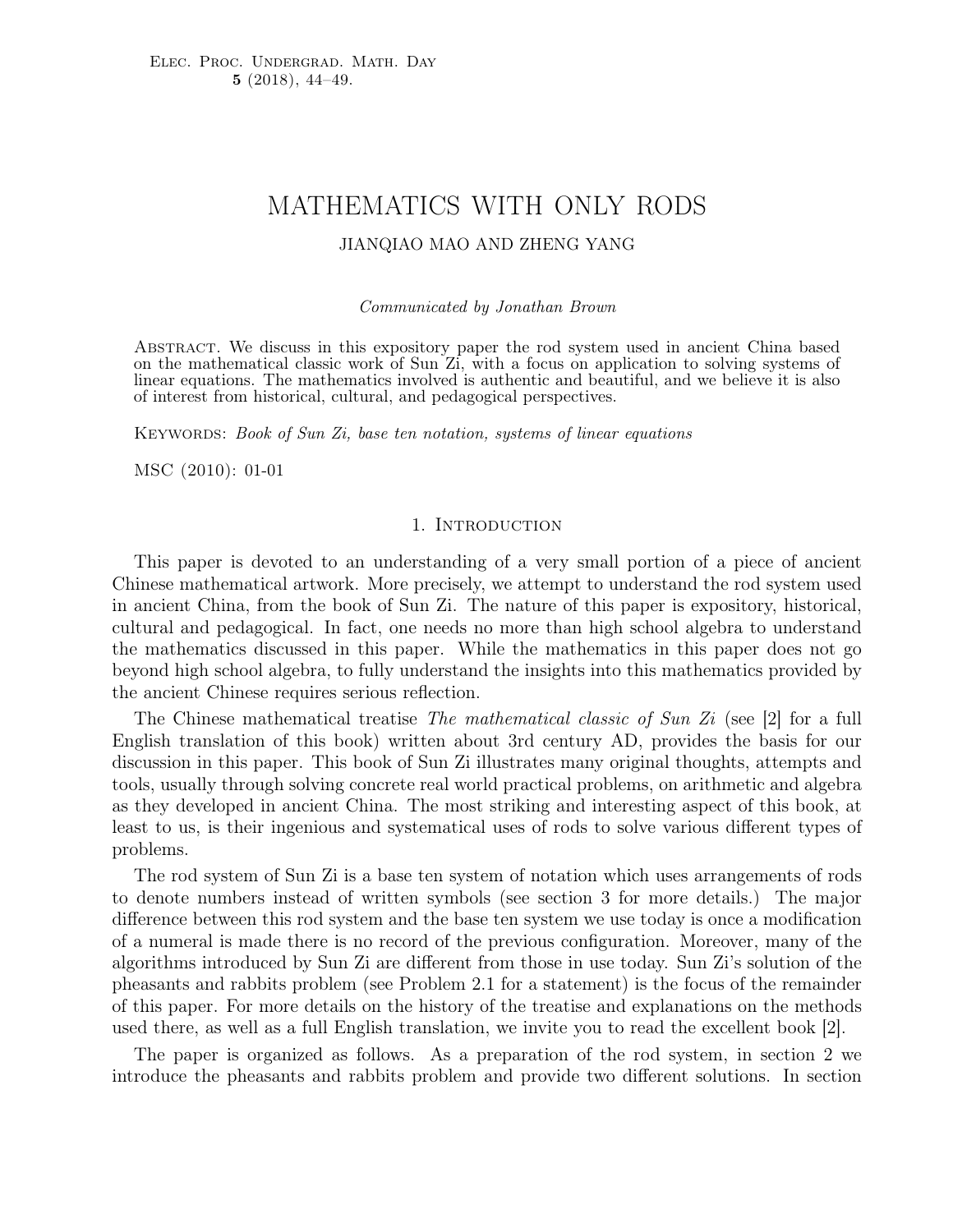3, we discuss the Chinese rod system in some depth. In particular, we describe how the rod system is applied in solving the system of n linear equations with n unknowns. In the last section, we raise some questions and present some cultural and pedagogical reasons why use of rod systems would be valuable even today.

#### 2. Main example and some remarks

We present the 31st problem in Chapter three of the book, the so-called *pheasants and rabbits* in the same cage problem.

First, we state the problem.

**Problem 2.1.** There are many pheasants and rabbits in a cage. From the top one counts 35 heads. From the bottom one counts 94 legs. How many pheasants and rabbits are there in the cage?

We give two "modern" solutions. The first is standard and the second avoids algebra. Both solutions contain the idea of elimination.

**Solution 2.1.** Let x be the number of pheasants and y be the number of rabbits. Since there are total 35 heads, we have  $x + y = 35$ . Since each pheasant has 2 legs and each rabbit has 4 legs, we have another equation  $2x + 4y = 94$ . By Guassian elimination (either x or y), we get  $x = 23$  and  $y = 12$ .

Solution 2.2. Assume there are only pheasants in the cage, so the number of pheasants is 35. It implies that there are 70 legs. However, there are 94 legs total, so we still have 24 legs not being counted. It means that they all come from rabbits. Since each rabbit has 4 legs, which is twice as many legs as each pheasants, we divide 24 by 2 and the result is 12 rabbits. Therefore, we have  $35 - 12 = 23$  pheasants.

Now, we invite the readers to pose and consider the following question:

**Question 2.1.** How did ancient Chinese solve this problem? More precisely, how could one use only rods to solve such a problem?

In fact, rods are the only tools for ancient Chinese to play with in order to provide a complete solution for this particular math problem and many others. We make a few remarks on what we consider to be important connections between the rods and mathematics involved in this problem. We will discuss the Chinese rod system in more details in section 3.

Remark 2.1. As one observes in the first solution above, to find the answer, it is only necessary to look at the coefficients and constants of the two equations. Namely, from the first equation, we have the array of numbers 1 (coefficient of x), 1 (coefficient of y), 35 (constant). Similarly, we have the array of numbers 2 (coefficient of x), 2 (coefficient of y), 94 (constant). Thus, the question is reduced to how to represent these two arrays of numbers and how to use them to solve the problem. However, before taking any further steps, it is important to note that the ancient Chinese have already realized that this could be done! In other words, the ancient Chinese were very close to the notation of a matrix.

Remark 2.2. Sun Zi uses rods to represent numbers in an efficient way similar to a place value system or an abacus. In particular, fewer than 94 rods are used to represent the number 94. We describe this system in more detail in section 3.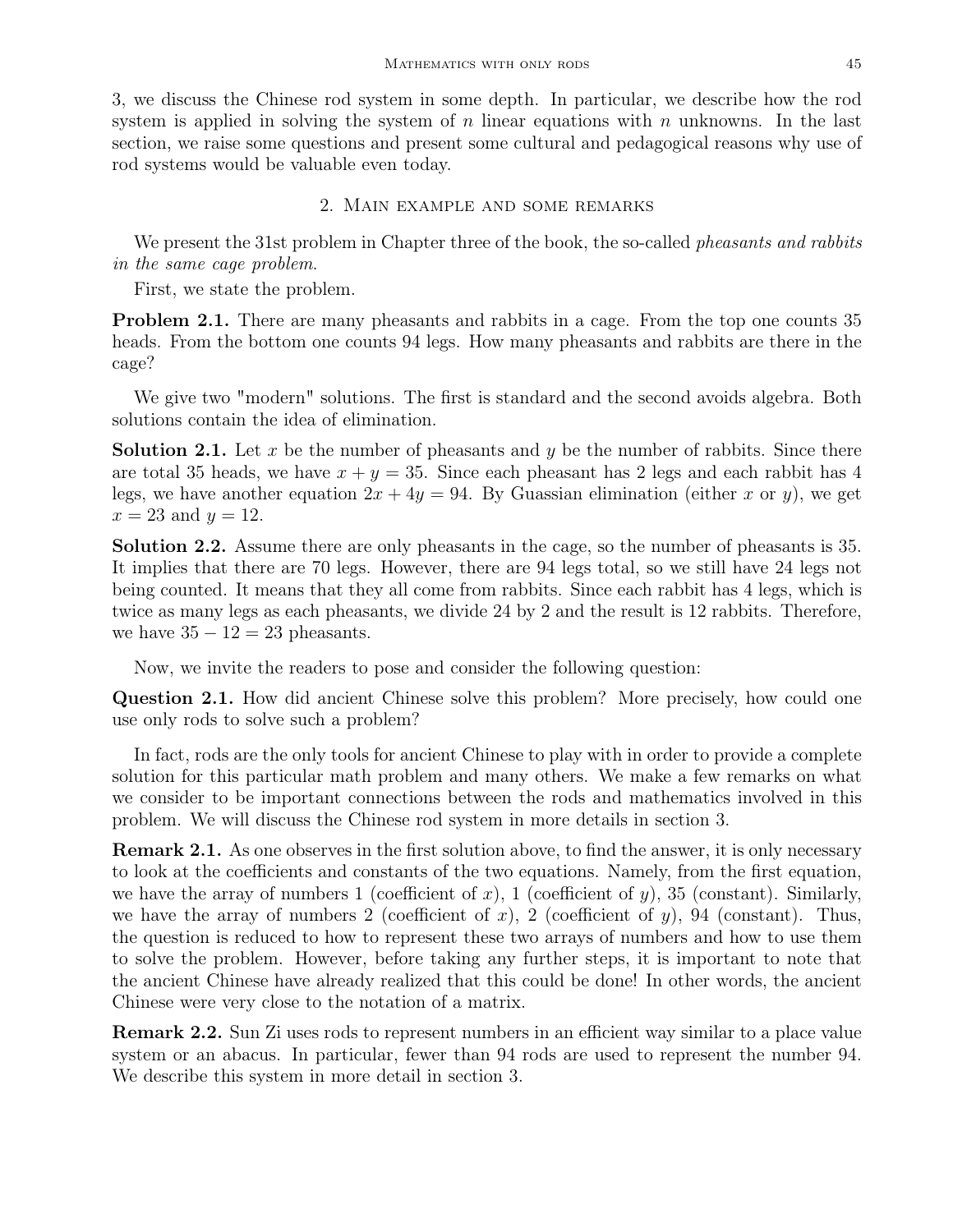Remark 2.3. Assuming one knows high school algebra, then one could easily understand and manipulate the equations to get rid of one variable, in this case, x or y. We can write our steps down on a piece of paper and check each step to make sure the answer is correct. However, the numbers, such as positive and negative fractions and their corresponding notations were not well-understood at the time. The paper itself, as a tool for people to write things on, were not available at the time Sun Zi's book was written. Moreover, at each step, one had to memorize all its previous steps before moving to the next step, simply due to the fact that the rods in display will alter the configuration at each step. See section 3 and [2].

### 3. Rod system

In this section, we describe the rod system used in the book of Sun Zi. In particular, we focus on its application to solving a system of linear equations, as we discussed in section 2. To fully understand this section, we ask the readers to draw pictures and use actual rods for themselves.

Suppose we have a bundle of counting rods (for example, bamboo sticks) and a counting board to display the rods. First, we describe the rod numerals that are needed in our application. We also invite the reader to try to find his or her own solutions before looking at our solutions. By remark 2.2, we first need to answer:

Question 3.1. How do we display the numbers?

**Solution 3.1.** Step 1, we create our own notations for numbers from 0 to 9. For 0, there is no rod. For 1 to 5, we use the vertical rods. For example, to denote 3, we use 3 vertical rods. For 6 to 9, we use a horizontal rod to denote 5 on the top of vertical rods. For example, to denote 8, a horizontal rod is over 3 vertical rods.

Step 2, we use the notation invented in step 1 to denote numbers larger than 9. We simply alternate the vertical rods and the horizontal rods when they are in consecutive decimals. For example, to denote 123, we put 1 vertical rod to denote 100, then put 2 horizontal rods to denote 20 next to it, then put 3 vertical rods to denote 3 at the end.

Remark 3.1. For simplicity, we restrict ourselves to positive integers. In fact, we can also use rods to represent fractions and negative fractions. See [2].

The second question we must answer is:

Question 3.2. How do we perform arithmetic?

While there are algorithms for using rods in subtraction (see  $(2, 3.2)$ ) and division (see  $(2, 3.2)$ ) 3.4]), we give some details for addition and multiplication here. First, we give an example to show how to add two numbers using rods.

Example 3.1. Add 2637 to 186: Put 2637 in the first row and 186 in the second row. Calculate from left to right. First take away 1 rod (from 186) add to 6 (from 2637) to make 7. Next, use 2 rods from the 3 (from 2637) add to 8 (from 186) to make it 10, the 1 from 10 carries to 7, to make 8. Likewise, use 4 rods from the 7 (last digit from 2637) add to 6 to make it 10, the 1 from 10 carries to 1 to make 2. At last, there is nothing remaining in the place of 186, the number appears in the first row reads as 2823.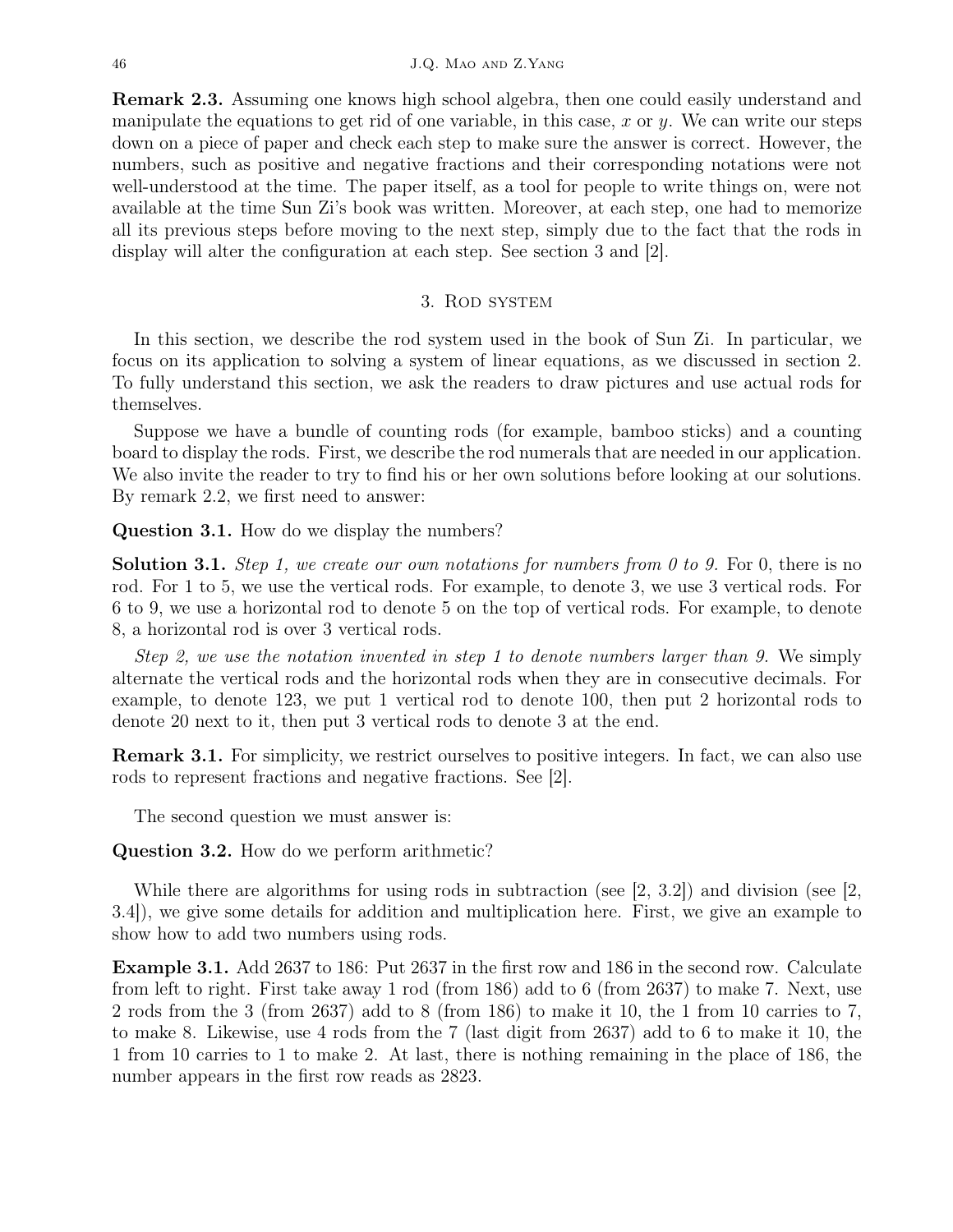The multiplication is also carried out from left to right. We show it by multiplying 49 and 38. See [2, 3.3] for more examples and details. The reader should compare the computation with multiplying  $(40 + 9)(30 + 8)$  by foiling.

Example 3.2. Multiply 49 by 38: Put 49 in the upper row and 38 in the lower row. The upper 4 calls the lower 3, which is 12, so put 1200 in the middle row. The upper 4 calls the lower 8, which is 32 (indeed, 320), the middle row becomes 1520 (or rather looks like 152 as rods). Put away 40 in the upper row and shift the lower numeral one place to the right. Now the upper 9 calls the lower 3, which is 27 (indeed, 270), gives 1790 (or rather 179 as rods). The upper 9 calls the lower 8, which is 72, gives 1860. Then remove the upper and lower rows and what is left is the 1860.

Now we are ready to answer the last question:

Question 3.3. How do we carry out the steps in solving the system of linear equations?

We use Problem 2.1 as an example to illustrate the algorithm, used in the book of Sun Zi. Recall that there are two equations in the example:  $x+y=35$  and  $2x+4y=94$ . Alternatively, we can use matrix notation to write them as:  $\begin{bmatrix} 1 & 1 & 35 \\ 2 & 4 & 94 \end{bmatrix}$ . We call this matrix A. Now we present the solution of the Problem 2.1 using rod system. Note that the display of rods for this problem is  $A^T =$  $\sqrt{ }$  $\vert$ 1 2 1 4 35 94 1 , that is, the transpose of the matrix  $A$  (with entries of rods representing numbers).

- Solution 3.2. (1) Multiply the first column by the upper right number in the second column, which is 2. We get a matrix  $B_1 =$  $\sqrt{ }$  $\overline{1}$ 2 2 2 4 70 94 1 . To multiply 35 by 2, as in Example 3.2, first multiply 3 (or rather 30) and 2, then multiply 5 by 2, add the resulting numbers.
	- (2) Subtract the first column from the second column. We get  $B_2 =$  $\sqrt{ }$  $\overline{1}$ 0 2 2 4 24 94 1  $\vert \cdot \vert$  We

explain how 94 minus 70 is done: Put 94 in the first row and 70 in the second row. Simply remove the same type (horizontal or vertical) and same number of rods from each digit. Recall the display of 9 and 7, after removing the rods, it is left with 2, then the 4 from upper row remains since there is no rods from the second row.

(3) Use  $B_2$ , we start with the first column, use division, we can solve for one unknown, then use the second column we can solve the other unknown. To solve the second unknown one would need to perform subtraction, multiplication and division. We leave the missing details to the readers.

We summarize the algorithm into a proposition:

**Proposition 3.1.** The rod system applied to solving a given system of linear equations with integers entries is carried through in the same manner as Gaussian elimination and they both lead to the same result.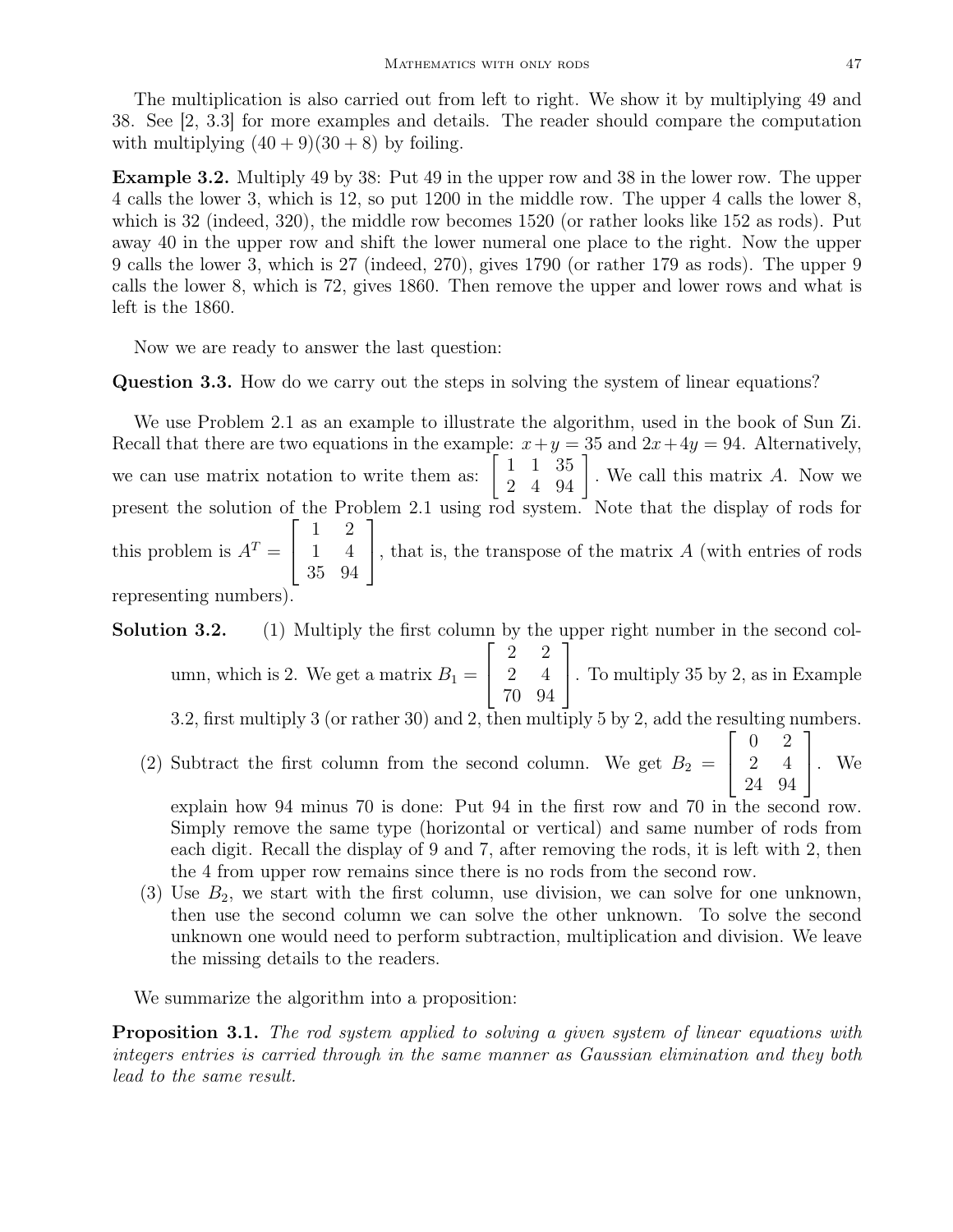We give a sketch of proof to this observation.

Proof. We denote the matrix of a given system as A. In the corresponding rod system, the matrix becomes  $A<sup>T</sup>$ . One solves a system A using Guassian elimination by row reduction on A to get the reduced form B. In the rod system, one uses column reduction on  $A<sup>T</sup>$  to get the reduce form C, if necessary. The matrices  $B<sup>T</sup>$  and C are equivalent as they are both equivalent to  $A^T$ .

#### 4. Comments and questions

In section 3, we only considered the system (or matrix) with positive integers as entries. Since the rod numerals offer us fractions and negative numbers, we should also expect to solve a system with fractional coefficients. In fact, such examples have been studied and discussed in Sun Zi's book, see for example [2, 7.4].

In this paper, we have only touched upon one application of the rod system. However, the rod system is used throughout the book of Sun Zi. It would be interesting to know the limitations of the rods (or other tools) and how far it can teach us mathematics. So we ask:

#### Question 4.1. Are there any applications of the rod system to more advanced mathematics?

Although the book of Sun Zi is a problem book on arithmetic and algebra, it shares a common spirit with Euclid's Elements. In both cases, one can get far-reaching mathematics starting with only a very small number of tools. In the case of Elements, the tools are definitions and postulates and propositions, while in the book of Sun Zi, the tools are only the rods at hand. In view of some current research and literature, for example, the paper [1], we consider it would be valuable in helping young students learn and teachers teach them basic math, such as arithmetic and learning fractions, solving polynomial equations, and understanding better Diophantine equations through rods.

Question 4.2. Can we combine the idea of using limited tools like rods with some current technology (like computer games, so that young students will be able to play with it on their iPhones for example) to help us achieve some of the goals we mentioned above?

Based on the positive feedback from the first author's experience with this project, who is a first year college student in American Culture and English (ACE) program and also a presenter in the talk (for which this paper is based on), we believe the following pedagogical remark is also meaningful.

Remark 4.1. Reading a book such as the mathematical classic of Sun Zi, it will motivate the ACE students to learn math, history and English. For example, by translating and comparing texts in different languages, the ACE students will learn more vocabularies and expressions used in mathematics. In fact, the project is ongoing and will serve as a part of the program in a math history course offered at Miami University. We hope to bring more undergraduates to participate and enjoy the beauty of mathematics and culture!

#### Acknowledgments

We thank Michael Todd Edwards for many encouraging words that have led us to this project. The first author thanks him, the second author and Lilia Moyer for helpful suggestions on the